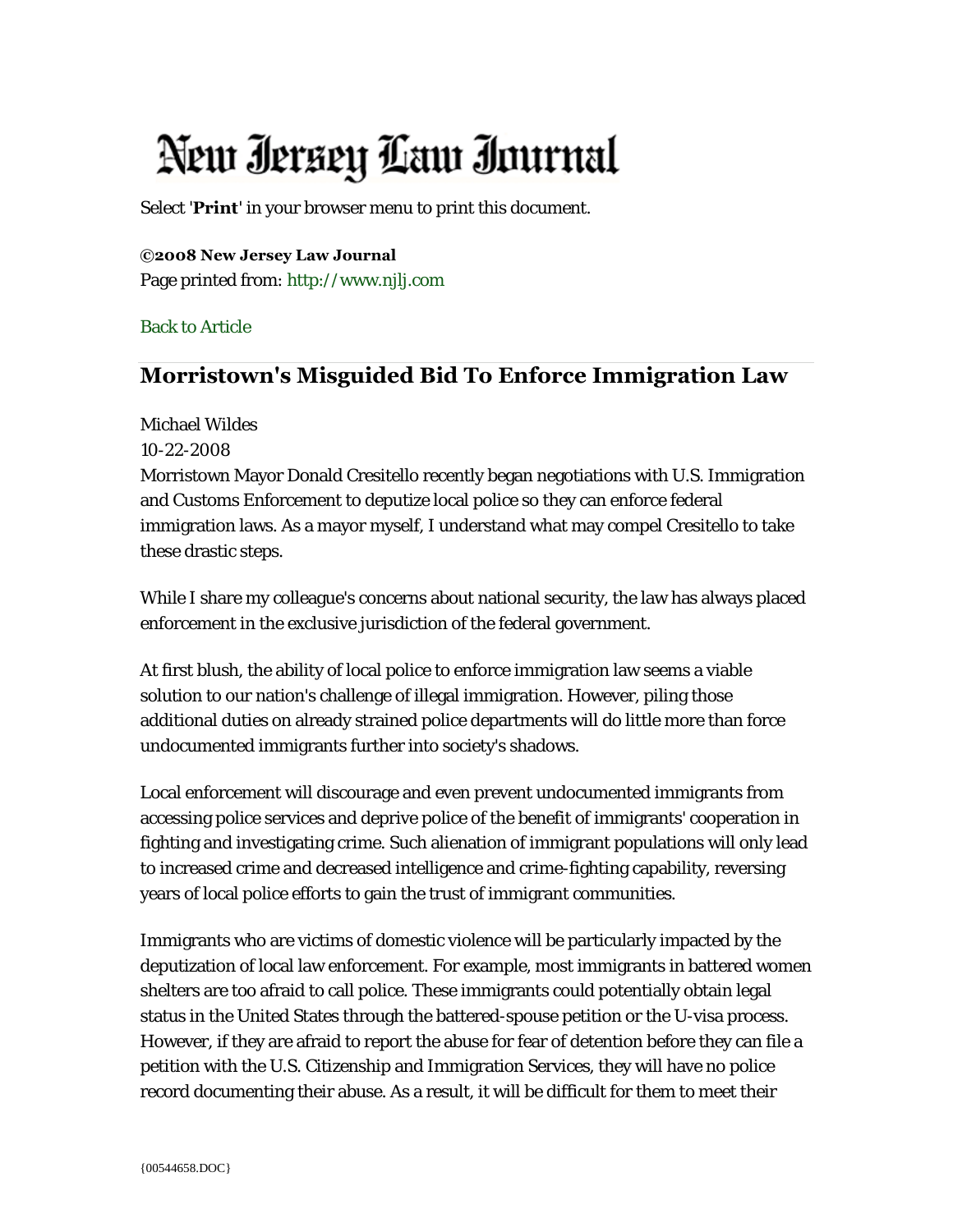burden of proof to obtain legal status though the battered-spouse petition procedure. Instead, these women will remain in their abusive relationships, and the violence will continue.

Furthermore, adding immigration enforcement to the ambit of local police duties will strain the resources of local police. Requiring local police to pick up the slack of federal immigration agencies will only divert crime fighting resources without solving the problem of illegal immigration.

Perhaps most important, local police run the risk of violating the civil rights of both legal and illegal immigrants when enforcing immigration laws. A federal district judge held two years ago, in *Doe v. Village of Mamaroneck* , 462 F. Supp.2d 520 (S.D.N.Y. 2006), that Mamaroneck, N.Y., violated the equal protection rights of Latino day laborers when it implemented a law enforcement campaign intended to reduce their presence. Historically, day laborers gathered in the municipality to seek employment. Before the 1990s, the workers were predominantly Caucasian. In recent years, the area's Latino population has grown, and laborers who meet in Mamaroneck are now almost exclusively Latino. Mamaroneck's campaign to eliminate the presence of the day laborers entailed increased traffic citations against potential employers, heightened police presence in the area and even harassment of the workers.

The judge concluded that the campaign was impermissibly targeted against Latinos on the basis of race and thus constituted a discriminatory application of a facially neutral policy. Therefore, heightened police action against immigrants, where their nation of origin determined their citation or arrest, violates their equal protection rights. Similar violations may result when local police begin to request immigration documents from people because they appear foreign or speak with an accent.

Local police have worked hard to gain the trust and cooperation of our nation's growing immigrant population. Morristown police have undoubtedly done the same. By proceeding with the ICE agreement to enforce immigration laws locally, Morristown police stand to exchange this hard-earned partnership for heightened hostility, underreporting of crime, impediments to investigations and increased liability for civil rights violations.

Moreover, Cresitello's efforts are widely opposed by major law enforcement organizations, including the International Association of Chiefs of Police and the Major Cities Police Chiefs Association.